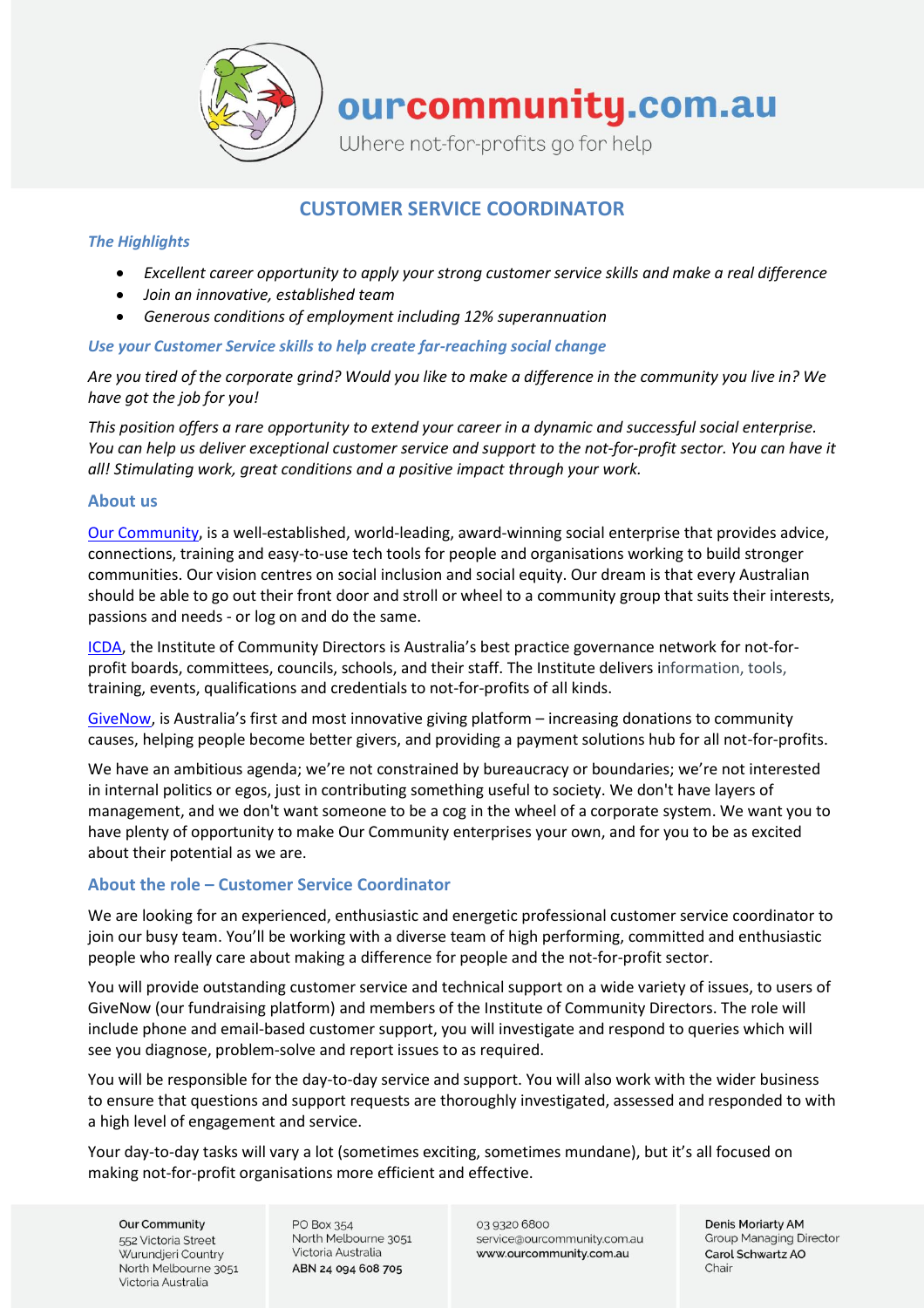You'll get the opportunity to work in an ethical company with all the excitement and agility of a start-up without the headaches. We're built on solid foundations, we're sustainable and successful – but we've only just begun. We're not interested in just keeping things ticking along. We're builders and we're on a mission.

# **About you**

You're a natural problem solver with initiative and ambition. You have highly developed 'soft skills': you're friendly, engaging, compassionate, and calm. You enjoy a lively team environment and work well with others. You will thrive in this busy customer service environment, responding to calls, emails and providing technical support to users. You will have a mind for getting things done and a heart for people and you will set the bar high through the quality of the work you do and the people-oriented decisions you make.

You have the ability to ask the right questions and find the right solutions, to act with integrity and place the customer at the centre of everything you do.

Your outstanding organisation skills set you apart from others, you would be described as resourceful and a self-starter able to handle details well and promote our ethos of innovation, creativity and inclusion. You are unflappable under pressure!

Of course, you have great communication skills, enjoy working as part of a team but equally you are happy to put your head down and focus on the administrative tasks at hand.

## **What we need you to do**

- Deliver exceptional end to end customer service via phone and email, including but not limited to:
	- $\sim$  Software/technical platform support, ranging from login queries to access and security issues
	- $\sim$  Membership renewals, registration updates
	- $\sim$  Fees & plans, invoices, refunds & receipts
- Support event management activities including marketing, venue bookings and catering
- Develop and maintain help sheets, FAQ documents and web pages as required
- Assist in the development of long term mutually rewarding relationships
- Undertake research and prepare written documentation to support broader team activities
- Gather data (based on customer/user feedback and queries) on inconsistencies or system bugs and troubleshoot as required
- Identify emerging customer/user knowledge gaps and create help sheets and automated responses to improve service delivery
- Escalate issues and log bugs as required, so the right people know the right information
- Test new features and contribute to the marketing and documentation of improvements
- Identify opportunities for business and process improvements
- Actively share knowledge and develop skills in other team members
- Participate in planning and decision-making and other tasks as required
- Work alongside and assist the OC House Front of House Manager with member services
- Provide other support and assistance across the team as required

Above all we want you to be a part of a unique environment where everyone contributes and worries less about official job descriptions and more about working together to get things done. We share our work, and we help each other when needed.

As with most jobs at Our Community, it's impossible to provide an exhaustive list of everything you'll be doing as part of this role. As our organisation and platforms evolve, you may need to evolve with them, or find other ways to plug the gaps.

If you like to stick closely to job descriptions or have a "not my job" mentality, this is probably not the role for you. On the other hand, if you're excited by challenges, willing to give most things a go and know how to fill any knowledge gaps when the need arises, then this job will be a good fit.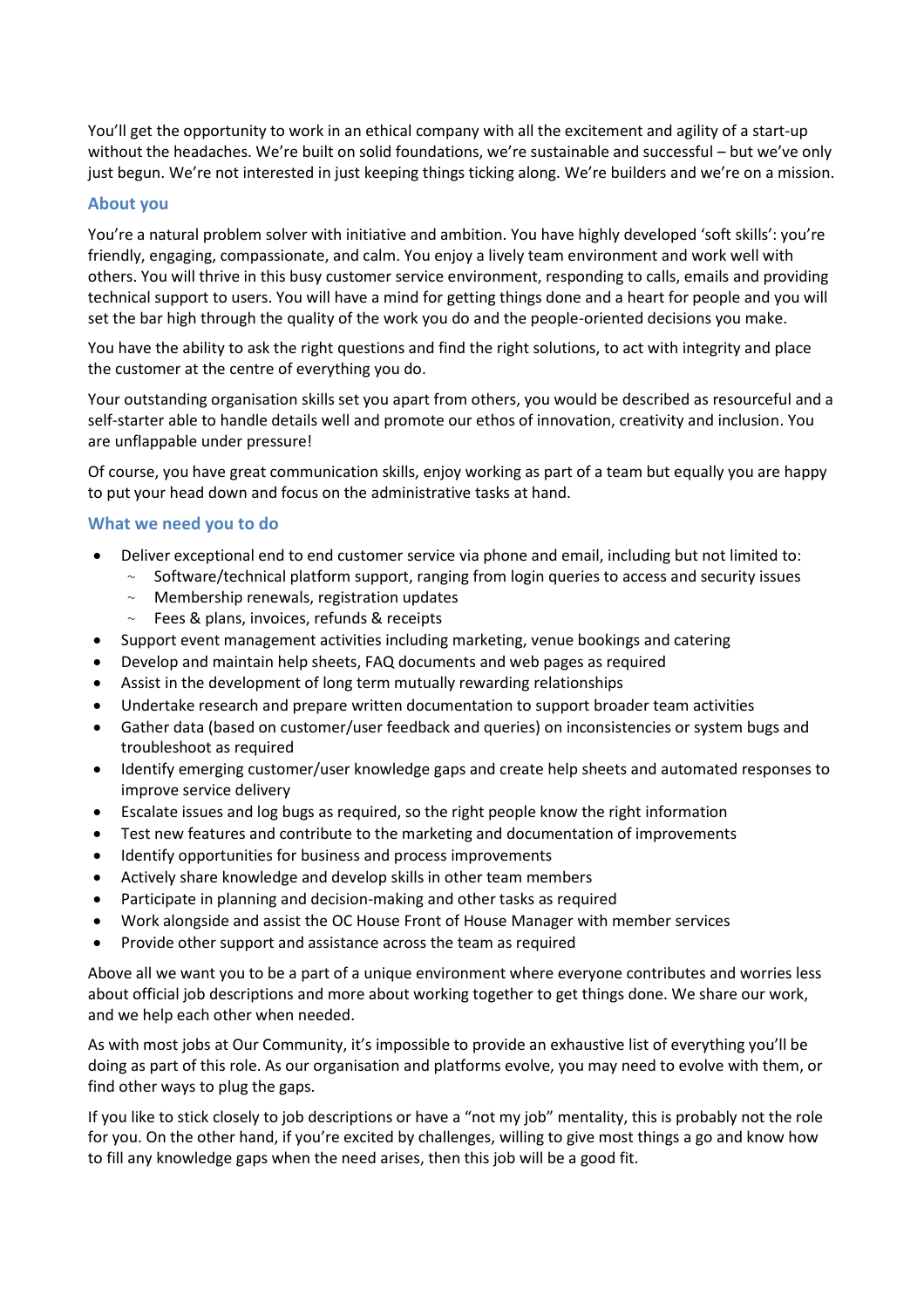# **Essential Knowledge, Skills & Experience**

- Exceptional customer service skills, with a customer centric mindset (we want someone who likes talking to people, answering questions and helping people in a friendly and professional manner)
- A demonstrated ability to articulate, to engage with and help users/customers of all ages, backgrounds, and levels of technical skill
- Excellent written and verbal communication skills (we want someone who can keep internal documentation clear, concise and up to date)
- A good listener, with an empathetic approach to assisting users/customers
- A keen eye for detail together with problem solving skills (you can think outside the box to get things done)
- Strong computer literacy and proficient using the MS Office Suite
- Highly motivated and interested in learning and embracing new technologies
- Excellent attention to detail and an ability to quickly spot and fix problems
- Highly organised with excellent time management skills
- Ability and interest in undertaking research and updating documents and webpages
- Proven ability to work unsupervised and manage competing priorities/multiple tasks with ease
- Ability and interest in stepping up and using your initiative on all tasks
- A belief in and commitment to our [Manifesto.](http://www.ourcommunity.com.au/files/community_manifesto.pdf)

## **Highly Desirable Skills & Experience**

- Familiarity with help desk systems such as Zendesk (or other similar CRM ticketing system)
- Interest in learning about different aspects of the social sector
- Ability to work independently and as part of a team and respond flexibly to team demands and priorities
- A strong work ethic with a passion and commitment to quality and continuous improvement (we want someone who is committed to quality and continuous improvement)

#### **Personal Qualities:**

- Happy to roll up your sleeves and be part of our team
- A natural values-based team player and collaborator who enjoys interacting with a broad range of users, customers, and staff
- Naturally curious and have a keen interest in the not-for-profit sector and our member organisations
- Pride yourself on exceeding expectations, no matter the task at hand.
- A 'can do' attitude (you'll enjoy using your initiative and judgement to solve problems)
- Ability to 'think on your feet' and be solution focused and unflappable under pressure.

#### **Other relevant information:**

The nature of this role is quite varied. We know our strength comes from the diversity of our people, so we want people with different experiences and backgrounds to apply.

The Customer Service Coordinator role is full-time and reports to the General Manager, ICDA, Adele Stowe-Lindner and works closely with the Executive Director, GiveNow. This role is located at the Our Community House Front of House desk and standard business hours apply.

Our organisation is one that is as supportive and socially conscious as it is agile and explorative. Our DNA of commercial mind and social heart captures who we are at our core. We have a great working atmosphere with an inclusive, fun work culture. Our team is full of highly collaborative, diverse people with awesome skills.

In line with Victoria being the first place in the world to move to 8 hours work, 8 hours rest, and 8 hours sleep, we at Our Community are spearheading the movement to transition staff to 4 days of work and 3 days of leisure a week. We have established a taskforce and will be implementing a pilot 4-day work week